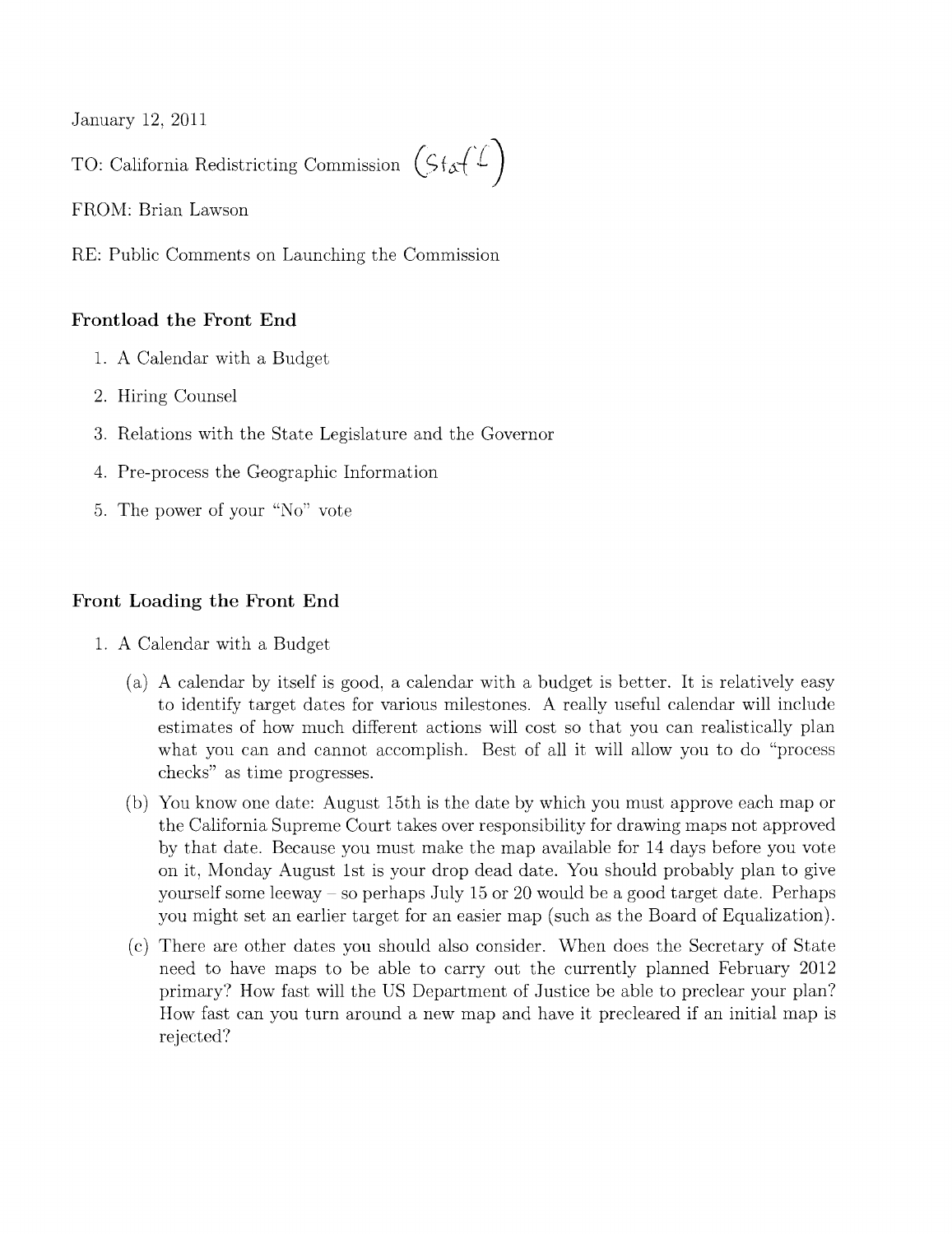- (d) With regard to the budget, when the commission is most likely to be in need of money (June and July), the legislature and governor are likely to be in the thick of budget negotiations (not that they aren't already!). If you believe you will need additional money, make a strong case for it and ask soon. The amount of money you needed is small  $(\$1-2 \text{ million})$  compared to the size of the budget (about \$85 billion) – just 1/85,OOOth of the budget; but given the way the budget is being fought over nothing can be taken for granted.
- (e) **In** the best of all possible worlds it would be helpful to have a "legal contingency fund" so that you are prepared in case you are sued. That way you will not be at the mercy of a group which sues or threatens to sue (also you will not be at the mercy of the legislature's response to your need for money to contest a suit).
- (f) Consider and prepare for worst case scenarios. Will you be able to quickly replace a commissioner if they have to resign (maybe make sure you have a few people from the remaining 22 people who were not chosen who are ready to go - like alternate jurors?)? What will you do if one of your key executive people resigns under the strain of the job (keep the application files of people you do not hire)? You cannot prepare for every contingency, but you can sketch out some preliminary responses.
- 2. Hiring counsel
	- (a) Counsel will give you recommendations about what to do and what not to do. Counsel will likely have a greater impact on the maps than any one commissioner. This person will oversee the submission of the maps to the US Department of Justice for preclearance; without pre-clearance the maps cannot be used. This person will work very long hours for less money than they were making now. This person will be in the center of a pressure cooker 24/7 from February to August and potentially well beyond that.
	- (b) You should ask people who apply for this job why they are interested in a job where they will make less money than they are now and have more work and more stress.
	- (c) You might also ask them how they would handle law suits from a financial perspective. The most leverage you will have over this person is before they are hired. Once they are hired they will be directing you in many areas.
- 3. Relations with the State Legislature and the Governor
	- (a) As mentioned above you may have the need for additional funding. Any additional funding must be approved by the Legislature and the Governor. Therefore you should remain on good terms and keep the Legislature and Governor informed of your progress.
	- (b) According to proposition 8, enacted as subdivision (b) of section 8253 of California Government Code the State Legislature is required to work with the Commission to assure that a Statewide Database of information for redistricting is available. This is an important part of the process. Hopefully the Commission and State Legislature can coordinate to expedite this as soon as possible. This database is useful, not just for the Commission, but for everyone interested in the redistricting of California.